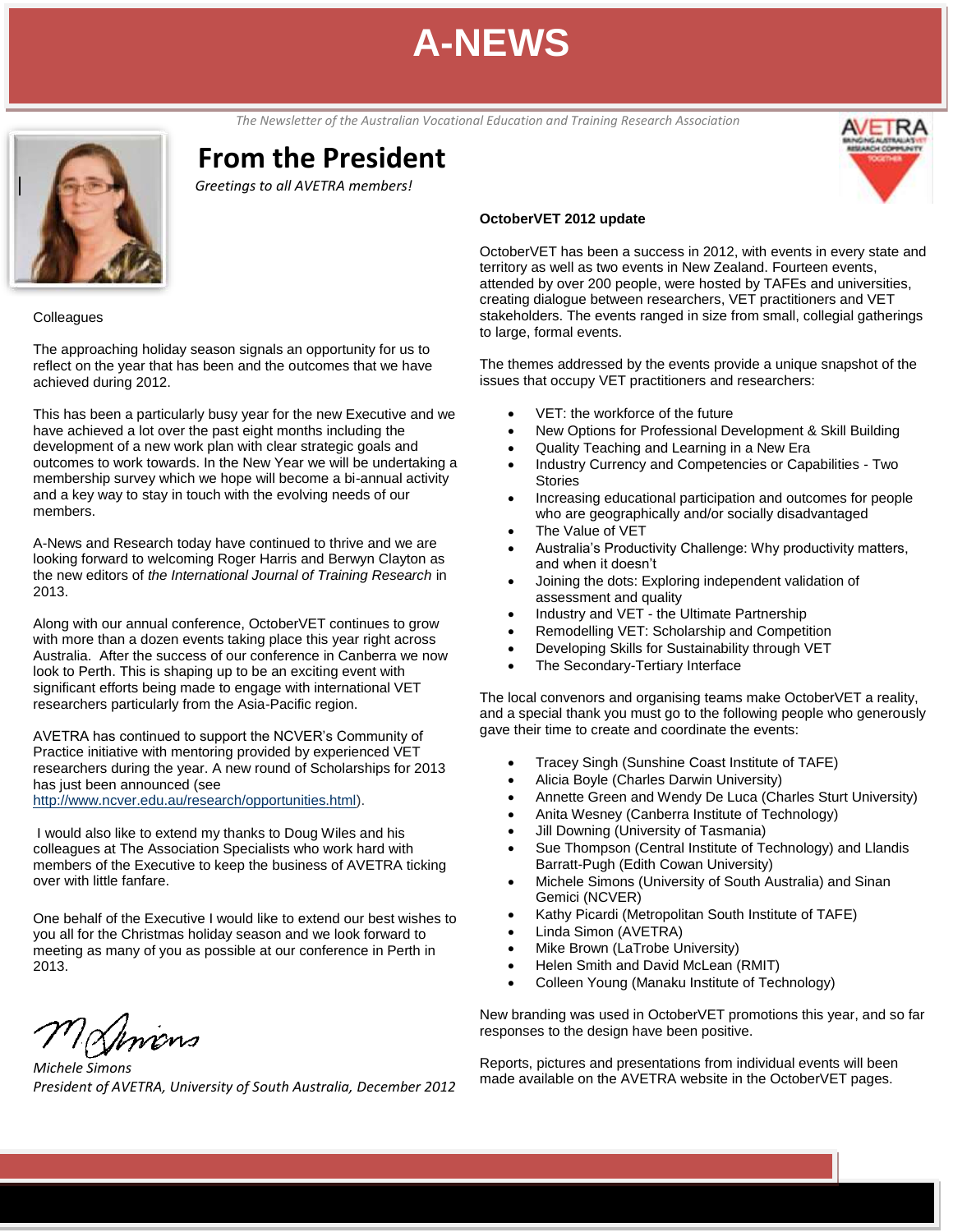# The best ever line up is at AVETRA 2013!

### **VET Research at the Edge: Training for Diversity and Change**

In journeying to WA for the first time, AVETRA moves to the edge of our continent. It is an opportune time, as it is an edge where major shifts within industry and the labour market are rapidly challenging and changing the patterns of learning, training and work across the country. Indeed, the future of VET is uncertain and edgy, as there are several potential pathways ahead for VET, with the emerging scenarios strongly influenced by global events outside our control. What does this mean for VET participants, VET facilitators and VET managers? How is our research illuminating the dilemmas, providing outcomes to influence change and preparing us for what may be diverse futures, and certainly different to what we have experienced in the past?

### Keynote Speakers:

*Etienne Wenger* - In the past decade perhaps the most quoted works at AVETRA conferences have been the studies of Jean Lave and Etienne Wenger on Communities of Practice. We have been most fortunate to secure Etienne as our lead keynote speaker for this conference to reinforce how important the concept of communities of practice still is to our conceptualisation of workplace learning. Looking backwards and forwards from the 'edge of VET', how will what we know about CoP help in shaping our future VET learning community and how can we put such knowledge to work ourselves?

*Colleen Hayward* - As a senior Noongar woman and as the daughter of the first aboriginal Principal teacher in WA Colleen bring a depth of knowledge of indigenous policies, programmes and issues to our conference. Currently a Pro Vice Chancellor at ECU and an OA, Colleen has just been included in the 2012 Queens honour listing.

*Rod McDonald* - Two decades ago Rod co-authored the seminal paper "No Small Change" critiquing VET research in Australia, and then continuing to influence policy formation at the national level. Twenty years on, we invite Rod to look back from the edge at what has been achieved and is yet to be achieved.

Liz Harris - As the CEO of Challenger TAFE, Liz currently leads the organisation that won the Australian 2012 national large training organisation award. Challenger has developed programmes to respond the resources demands in WA while continuing to provide the skills that make Fremantle the unique port that marks the birth of WA. Liz also brings experiences of international educational management to the conference.

*Stephen Billett* - Last year Stephen gained the sole Australian Research Council four-year Future Fellowship award granted in the area of Education. This was both a significant achievement for Stephen and for the VET research discipline. We invite Stephen to reflect on his fellowship so far, and to explore for us what he sees as the future for VET and VET research.

**Philipp Gonon** - In the past decades Philipp has gained extensive knowledge about European and American VET policies and practices from his work at the University of Zurich. Philipp is well placed at the edge of our VET world to indicate how he perceives global trends in VET and their potential impact on VET within Australia.

*Gavin Moodie* - Most weeks we are able to read Gavin's commentary on recent VET and Higher Education policy and funding implications in 'The Australian' on Wednesdays. We invite Gavin to look from the edge and trace the discourses that are constructing VET, and will be constructing VET. To ensure that our research may make an impact on policy and practice, what influences should we be aware of?

*Chris Evans* - We have invited the Minister for our sector to open the first national VET conference in his home State, and remain hopeful that Chris Evans may be available to perform this role.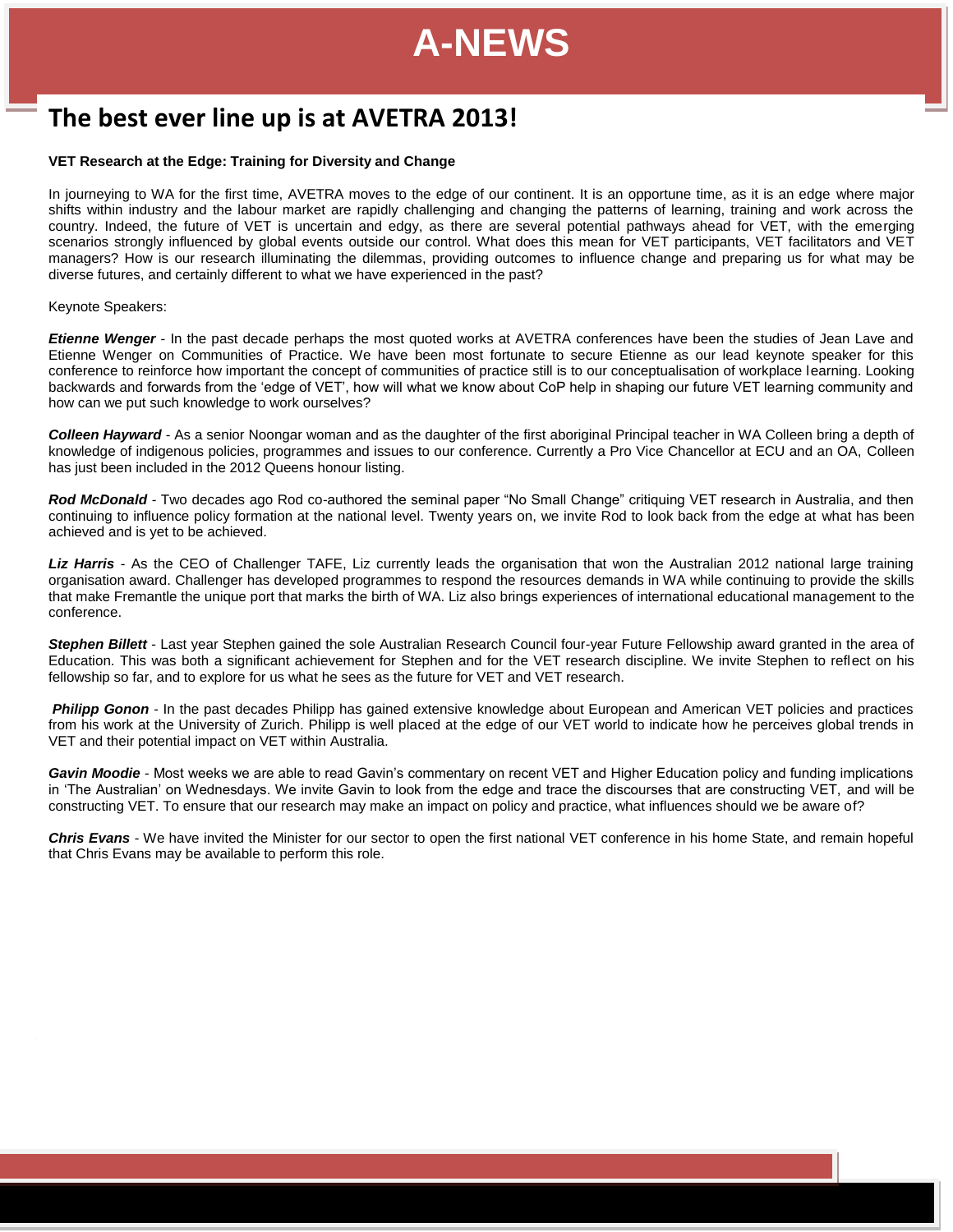# **A MINUTE WITH David Gutteridge**



David Gutteridge is Operations Manager at the Government Education and Training International office in Hobart, Tasmania. He has a background in financial planning, English teaching and corporate training. In his current role, he is responsible for the welfare of international students studying in Tasmanian Government schools, colleges and the Polytechnic.

**I first got interested in VET research in** my previous role at TAFE Tasmania; I had the opportunity to hear from researchers, such as John Mitchell, and was curious about how research could inform the practice of VET teachers. I was also involved in the coordination of some "Reframing the Future" projects and was inspired by the findings of the projects in Tasmania, as well as having the chance to run a Community of Practice myself.

#### **Two people who inspired me most to conduct research**

I will need to select more than two – John Mitchell's publications about "Ideas for Practitioners" and "New leadership for innovative organisations" have helped me inform my own practice; Suzy McKenna and Wendy

Perry who were very involved in the "Reframing the Future" workshops always challenged my thinking; in my recent NCVER sponsored project, I was inspired and assisted by Leesa Wheelahan.

#### **Two people who inspired me most to conduct research**

I will need to select more than two – John Mitchell's publications about "Ideas for Practitioners" and "New leadership for innovative organisations" have helped me inform my own practice; Suzy McKenna and Wendy Perry who were very involved in the "Reframing the Future" workshops always challenged my thinking; in my recent NCVER sponsored project, I was inspired and assisted by Leesa Wheelahan.

**The areas of VET research that interest me most are** student engagement in vocational education and training. In my current role, this relates mostly to international students, but I am also very interested in how the VET sector can continue to offer relevant programs for any students who are not suited to the more academic pathways on offer at Universities.

**Methodologies that I have used are** surveys – I am a big fan of SurveyMonkey as a quick, convenient and good value way to survey students and teachers.

**The most interesting piece of VET research I conducted was** my recently published NCVER paper on the community engagement of adult international students – it is available a[t http://www.voced.edu.au/content/ngv52160.](http://www.voced.edu.au/content/ngv52160)

I am not currently researching anything specifically; however, as a recipient of a new researcher scholarship from NCVER, my appetite to do more research has been stimulated – who knows what I will do in the future!

*Each edition of AVETRA News will feature a special interview with a VET researcher. If you are interested in being featured or you know someone who might – please get in touch with either Sarojni Choy or Sinan Gemici.*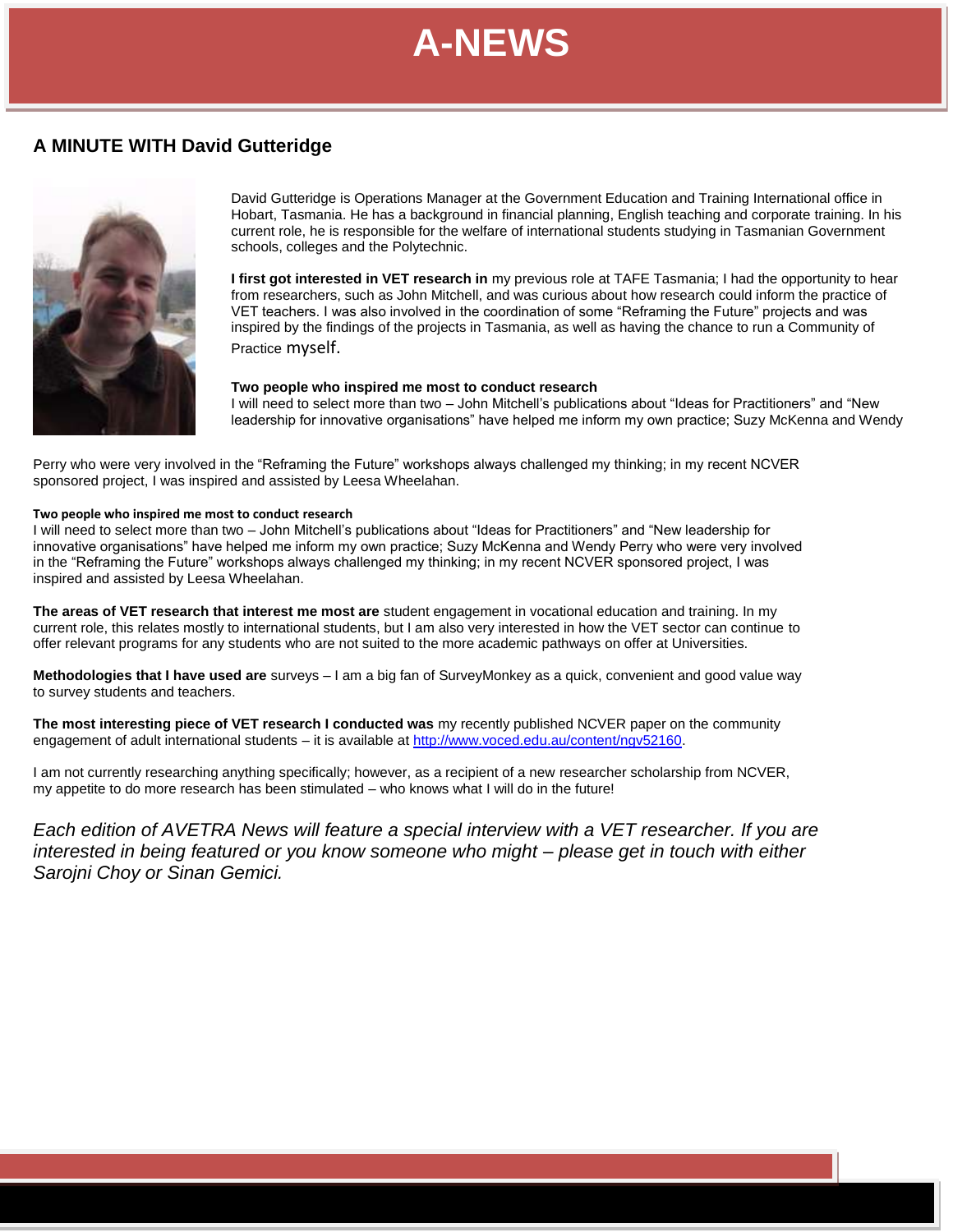

## **Communities of Practice**

Are you a VET practitioner who is interested in learning about the research process, and undertaking a small research project relevant to your workplace? We encourage you to apply for NCVER's Communities of Practice research scholarship grant. Funding of \$4000 is available to novice researchers to conduct a small-scale research project relating to a workplace issue over 12 months. Applicants must have the support of their employer who must be willing to match funding. Participants are supported by a mentor and have a year to complete the project, starting in April 2013.

**Applications open 26 November 2012, and close 8 February 2013.**

Visit<http://www.ncver.edu.au/research/opportunities.html> for more information and the selection criteria.

### **New Funding Round for NCVER PhD top-up scholarships**

New funding rounds! Post-grad research papers and PhD top-up scholarships now open. Applications are now open for NCVER's new rounds of postgraduate research funding. For the first time, NCVER is offering \$5000 grants to existing post-graduate students for research papers on an aspect of their post-graduate research. Students set to start a PhD in 2013 are also eligible for one of several PhD top-up scholarships, on offer for the second year running and valued at \$5000 per year for three years. Be quick! Applications close Wednesday, 19 December 2012.For more information visit: <http://www.ncver.edu.au/research/opportunities.html>

### **The Winston Churchill Memorial Trust Fellowship for 2013**

Applications for the award of Fellowships in the 2013 round are now open. The Winston Churchill Memorial Trust was established in Australian in 1965 shortly after the death of Sir Winston to perpetuate and honour his memory by the annual award of Churchill Fellowships to Australian citizens. A number of Fellowships are offered for specific study topics. The trust exists to support Australian in all fields of endeavour whose expertise has progressed to the point where an overseas research project would be of value in improving their contribution to their field and the Australian community.

Applications can be downloaded from [www.churchill.com.au](http://www.churchill.com.au/) or by calling 1800 777 231. Applications close on Wednesday 20<sup>th</sup> February, 2013.

# **The International Network on Innovative Apprenticeship (INAP) invites to its 5th Conference:** *Apprenticeship in a Globalised World: Premises, Promises and Pitfalls.* **Date: April, 23rd and 24th , 2013**

The University of Witwatersrand, Johannesburg, South Africa in cooperation with the Manufacturing, Engineering and Related Services Sector Education and Training Authority (merSETA) and the European Research Network in Vocational Education and Training (VETNET) is organising an international conference which will address topics related to the principal theme apprenticeship in a globalised world.

## **Research Learning and Work Centre (RWLC) 8th International Conference on Researching Work and Learning, 19-22 June 2013, University of Stirling, U.K.**

This international conference is concerned with such questions as:

- What knowledge, which actors, and what parts of the environment are most visible?
- What and who remains invisible?
- When do actors become aware of invisible infrastructures?
- And what research methods and analytical approaches can make the invisible visible?

Full details of how to submit proposals, along with further information are available at: [www.stir.ac.uk/schools/education/researching](http://www.stir.ac.uk/schools/education/researching-work-and-learning)[work-and-learning.](http://www.stir.ac.uk/schools/education/researching-work-and-learning) If you have any queries, please contact RWL at[: rwl2013@stir.ac.uk](mailto:rwl2013@stir.ac.uk)

### **Journal of Vocational Education and Training, 10th International Conference**

We can confirm that the Tenth JVET Conference will be held at Worcester College, Oxford from the 5th to the 7th July 2013. The formal call for papers is at: <http://www.jvetconferences.co.uk/>